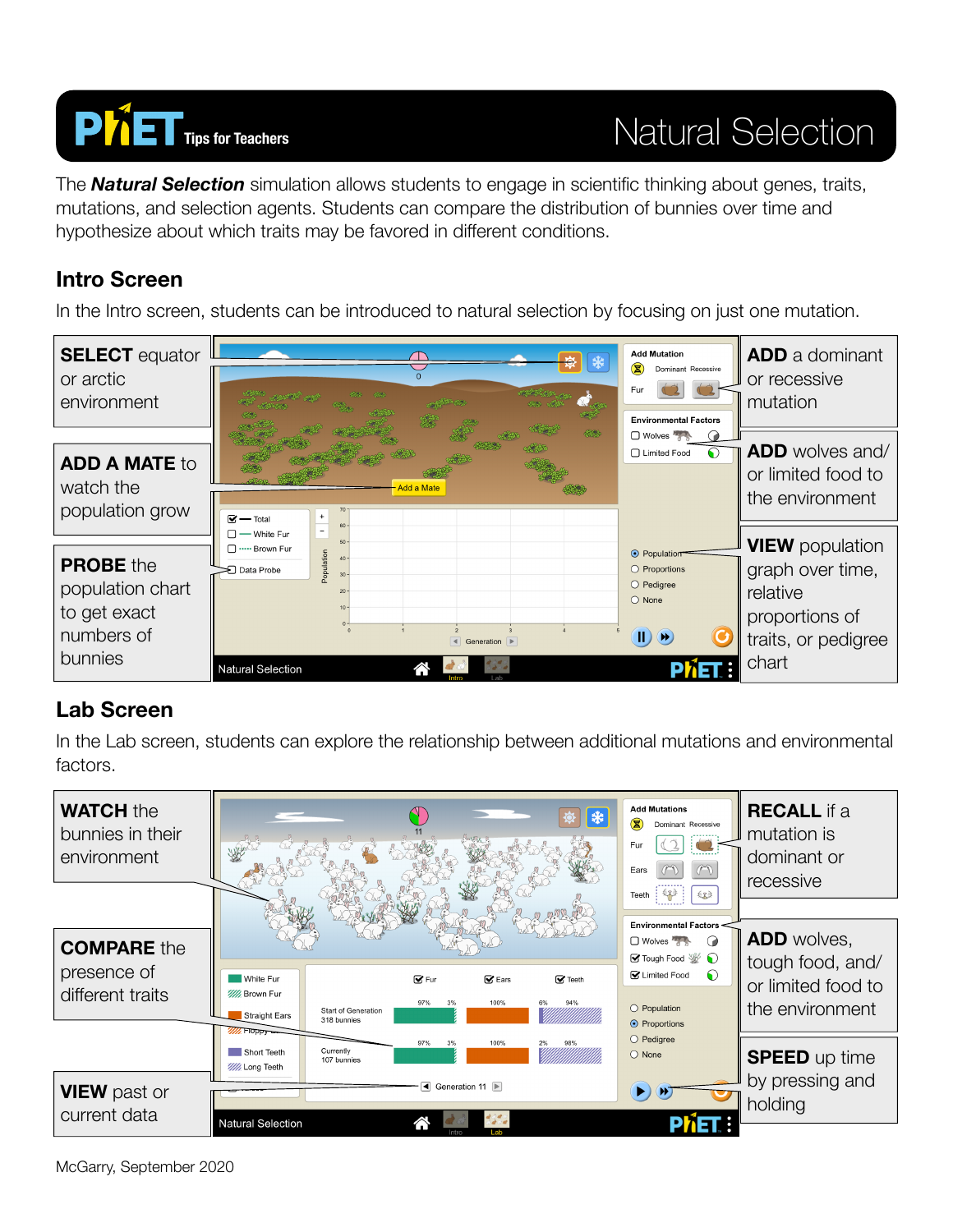## **Model Notes**

- Floppy ears have no selective advantage and are representative of mutations that can occur but are not advantageous.
- Limited food does not select for any particular phenotype, but rather functions as a carrying capacity.
- The pedigree displays the alleles for each bunny. The left allele represents the "father" and the allele that was inherited from the parent on the left. The right allele represents the "mother" and the allele that was inherited from the parent on the right.



• For a full model description and simplifications, see the [model description](https://github.com/phetsims/natural-selection/blob/master/doc/model.md).

## **Customization Options**

The following query parameters allow for customization of the simulation, and can added by appending a '?' to the sim URL, and separating each query parameter with a '&'.

| Query Parameter and Description                                                                                                                             | Examples                                                                                    |
|-------------------------------------------------------------------------------------------------------------------------------------------------------------|---------------------------------------------------------------------------------------------|
| allelesVisible - when set to false, allows you<br>to hide alleles from appearing in the Pedigree.                                                           | allelesVisible=false                                                                        |
| introPopulation - specifies the initial<br>population of bunnies for the Intro screen (up to<br>750 bunnies).                                               | introPopulation=2                                                                           |
| introMutations - specifies the mutations that<br>appear in the initial population of bunnies for the<br>Intro screen. Must be used with<br>introPopulation. | introMutations=F&introPopulation=1ff<br>introMutations=f&introPopulation=5Ff                |
| labPopulation - specifies the initial population<br>of bunnies for the Lab screen (up to 750 bunnies).                                                      | labPopulation=10                                                                            |
| labMutations - specifies the mutations that<br>appear in the initial population of bunnies for the<br>Lab screen. Must be used with labPopulation.          | labMutations=Ft&labPopulation=1ffTt<br>labMutations=fEt&labPopulation=5FfEe<br>TT, 10ffeeTt |
| screens - launches the screens listed after the<br>'='. Each screen should be separated by a<br>comma. For more information, visit the Help<br>Center.      | screens=2                                                                                   |

# **Suggestions for Use**

- Explore different mutations and environmental factors to determine which mutations are advantageous with each selection factor.
- What conditions lead to bunnies taking over the world?
- What conditions lead to the bunny population stabilizing?
- What conditions lead to all of the bunnies dying?